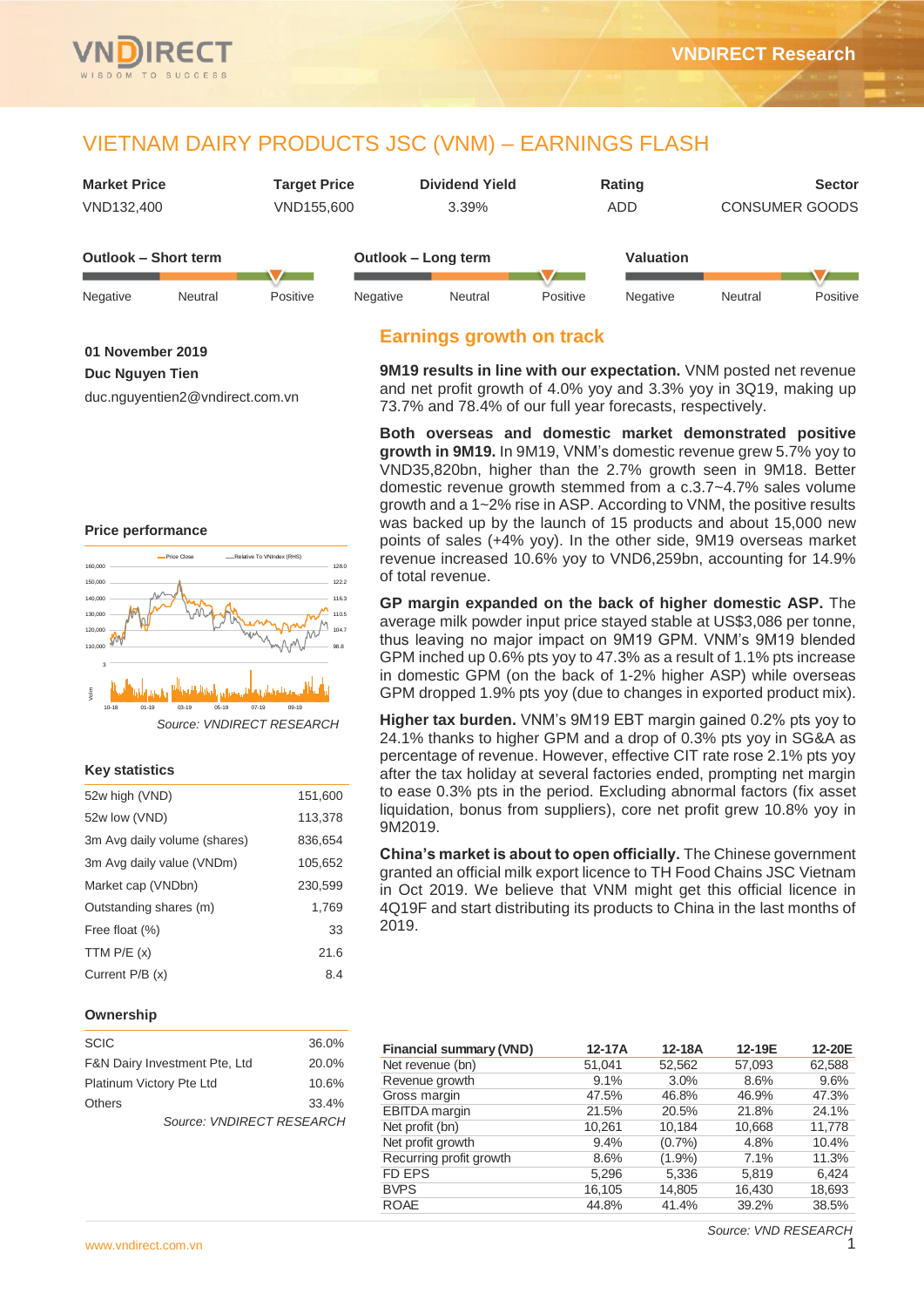# **Figure 1: Result comparison**

VNDIRECT

| FY19F<br><b>VNDbn</b><br>3Q19<br>3Q18<br>9M19<br>9M18<br>2019F<br>forecast Comment<br>$\%$ yoy<br>%yov<br>chg<br>chg<br>73.7%<br>14,291<br>13,735<br>4.0%<br>42,079<br>39,558<br>57,093<br>6.4%<br><b>Revenue</b><br>9M19 domestic revenue increased by 5.7% yoy<br>11,689<br>4.2%<br>35,820<br>33,897<br>5.7%<br>47,866<br>12,183<br>74.8% driven by 1~2% price increase and 3.7%~4.7%<br>Domestics<br>volume rise.<br>9M19 overseas revenue jumped 10.6% yoy thanks to<br>2.108<br>2,046<br>3.0%<br>6,259<br>5,661<br>10.6%<br>9,227<br>67.8% better performance of both export (+10%yoy) and<br>Overseas<br>overseas subsidiaries (+11% yoy)<br>19,892<br>74.4%<br>6,723<br>6,494<br>3.5%<br>18,449<br>7.8%<br>26,748<br>Gross profit<br><b>GPM</b><br>47.0%<br>47.3% -0.2% pts<br>47.3%<br>46.6%<br>$0.6%$ pts<br>46.9%<br>$0.4\%$ pts<br>Domestics GPM rose 1.1% pts in 9M19 thanks to<br>0.4% higher ASP in the context 9M19 average milk price<br>Domestics<br>47.0%<br>47.4%<br>46.3%<br>47.0%<br>46.5%<br>$0.5%$ pts<br>1.1% pts<br>stayed intact at US\$3,086/MT, unchanged from 9M18<br>47.1%<br>51.7%<br>$-4.7%$ pts<br>46.6%<br>48.4%<br>$-1.9%$ pts<br>46.6%<br>0.0%<br>Overseas<br>Average global whole milk<br>6.2%<br>pow der price<br>3.065<br>2,885<br>3,086<br>3,087<br>0.0%<br>3,050<br>1.2%<br>(USD/Tonne)<br>3,610<br>3,411<br>5.8%<br>10,207<br>9,708<br>5.1%<br>14,736<br>69.3%<br>SG&A<br>SG&A as % revenue in 9M19 slightly reduced by<br>SG&A as % of revenue<br>25.3%<br>24.3%<br>26.9% - 1.7% pts<br>24.5% -0.3% pts<br>-1.6% pts 0.3% pts yoy thanks to Advertisement & promotion<br>25.8%<br>as % revenue decreased by 0.4% pts yoy.<br>11.3%<br>84.5%<br><b>EBIT</b><br>2,796<br>10,147<br>9,445<br>7.4%<br>12,012<br>3,113<br>21.8%<br>EBIT margin<br>20.4%<br>24.1%<br>23.9%<br>$0.2\%$ pts<br>21.0%<br>3.1% pts<br>1.4% pts<br>6.2%<br>12,775<br>79.4%<br>Pre-tax profit<br>3,254<br>3,064<br>10,147<br>9,445<br>7.4%<br>22.8%<br>23.9%<br>$0.2\%$ pts<br>22.4%<br>1.7% pts<br>EBT margin<br>22.3%<br>$0.5%$ pts<br>24.1%<br>577<br>474<br>21.9%<br>1,450<br>2,084<br>84.9%<br>Tax<br>1,769<br>22.0%<br>CIT rate increased by 2.1% pts in 9M19 due to tax<br>17.7%<br>1.1% pts incentive period of several VNM's factories w as<br>Tax rate<br>15.5%<br>2.3% pts<br>17.4%<br>15.4%<br>2.1% pts<br>16.3%<br>over<br>78.4%<br><b>NPAT</b><br>2,677<br>2,591<br>3.3%<br>8,378<br>7,995<br>4.8%<br>10,690<br>18.7%<br>20.2%<br>$-0.3%$ pts<br>18.9%<br>$-0.1\%$ pts<br>19.9%<br>18.7%<br>1.2% pts<br>Net margin<br>FD EPS (VND)<br>1,537<br>1,487<br>3.3%<br>4,810<br>4,590<br>4.8%<br>5,819<br>82.7% |  |  |  |  | % vs our |  |
|---------------------------------------------------------------------------------------------------------------------------------------------------------------------------------------------------------------------------------------------------------------------------------------------------------------------------------------------------------------------------------------------------------------------------------------------------------------------------------------------------------------------------------------------------------------------------------------------------------------------------------------------------------------------------------------------------------------------------------------------------------------------------------------------------------------------------------------------------------------------------------------------------------------------------------------------------------------------------------------------------------------------------------------------------------------------------------------------------------------------------------------------------------------------------------------------------------------------------------------------------------------------------------------------------------------------------------------------------------------------------------------------------------------------------------------------------------------------------------------------------------------------------------------------------------------------------------------------------------------------------------------------------------------------------------------------------------------------------------------------------------------------------------------------------------------------------------------------------------------------------------------------------------------------------------------------------------------------------------------------------------------------------------------------------------------------------------------------------------------------------------------------------------------------------------------------------------------------------------------------------------------------------------------------------------------------------------------------------------------------------------------------------------------------------------------------------------------------------------------------------------------------------------------------------------------------------------------------------------------------------------------|--|--|--|--|----------|--|
|                                                                                                                                                                                                                                                                                                                                                                                                                                                                                                                                                                                                                                                                                                                                                                                                                                                                                                                                                                                                                                                                                                                                                                                                                                                                                                                                                                                                                                                                                                                                                                                                                                                                                                                                                                                                                                                                                                                                                                                                                                                                                                                                                                                                                                                                                                                                                                                                                                                                                                                                                                                                                                       |  |  |  |  |          |  |
|                                                                                                                                                                                                                                                                                                                                                                                                                                                                                                                                                                                                                                                                                                                                                                                                                                                                                                                                                                                                                                                                                                                                                                                                                                                                                                                                                                                                                                                                                                                                                                                                                                                                                                                                                                                                                                                                                                                                                                                                                                                                                                                                                                                                                                                                                                                                                                                                                                                                                                                                                                                                                                       |  |  |  |  |          |  |
|                                                                                                                                                                                                                                                                                                                                                                                                                                                                                                                                                                                                                                                                                                                                                                                                                                                                                                                                                                                                                                                                                                                                                                                                                                                                                                                                                                                                                                                                                                                                                                                                                                                                                                                                                                                                                                                                                                                                                                                                                                                                                                                                                                                                                                                                                                                                                                                                                                                                                                                                                                                                                                       |  |  |  |  |          |  |
|                                                                                                                                                                                                                                                                                                                                                                                                                                                                                                                                                                                                                                                                                                                                                                                                                                                                                                                                                                                                                                                                                                                                                                                                                                                                                                                                                                                                                                                                                                                                                                                                                                                                                                                                                                                                                                                                                                                                                                                                                                                                                                                                                                                                                                                                                                                                                                                                                                                                                                                                                                                                                                       |  |  |  |  |          |  |
|                                                                                                                                                                                                                                                                                                                                                                                                                                                                                                                                                                                                                                                                                                                                                                                                                                                                                                                                                                                                                                                                                                                                                                                                                                                                                                                                                                                                                                                                                                                                                                                                                                                                                                                                                                                                                                                                                                                                                                                                                                                                                                                                                                                                                                                                                                                                                                                                                                                                                                                                                                                                                                       |  |  |  |  |          |  |
|                                                                                                                                                                                                                                                                                                                                                                                                                                                                                                                                                                                                                                                                                                                                                                                                                                                                                                                                                                                                                                                                                                                                                                                                                                                                                                                                                                                                                                                                                                                                                                                                                                                                                                                                                                                                                                                                                                                                                                                                                                                                                                                                                                                                                                                                                                                                                                                                                                                                                                                                                                                                                                       |  |  |  |  |          |  |
|                                                                                                                                                                                                                                                                                                                                                                                                                                                                                                                                                                                                                                                                                                                                                                                                                                                                                                                                                                                                                                                                                                                                                                                                                                                                                                                                                                                                                                                                                                                                                                                                                                                                                                                                                                                                                                                                                                                                                                                                                                                                                                                                                                                                                                                                                                                                                                                                                                                                                                                                                                                                                                       |  |  |  |  |          |  |
|                                                                                                                                                                                                                                                                                                                                                                                                                                                                                                                                                                                                                                                                                                                                                                                                                                                                                                                                                                                                                                                                                                                                                                                                                                                                                                                                                                                                                                                                                                                                                                                                                                                                                                                                                                                                                                                                                                                                                                                                                                                                                                                                                                                                                                                                                                                                                                                                                                                                                                                                                                                                                                       |  |  |  |  |          |  |
|                                                                                                                                                                                                                                                                                                                                                                                                                                                                                                                                                                                                                                                                                                                                                                                                                                                                                                                                                                                                                                                                                                                                                                                                                                                                                                                                                                                                                                                                                                                                                                                                                                                                                                                                                                                                                                                                                                                                                                                                                                                                                                                                                                                                                                                                                                                                                                                                                                                                                                                                                                                                                                       |  |  |  |  |          |  |
|                                                                                                                                                                                                                                                                                                                                                                                                                                                                                                                                                                                                                                                                                                                                                                                                                                                                                                                                                                                                                                                                                                                                                                                                                                                                                                                                                                                                                                                                                                                                                                                                                                                                                                                                                                                                                                                                                                                                                                                                                                                                                                                                                                                                                                                                                                                                                                                                                                                                                                                                                                                                                                       |  |  |  |  |          |  |
|                                                                                                                                                                                                                                                                                                                                                                                                                                                                                                                                                                                                                                                                                                                                                                                                                                                                                                                                                                                                                                                                                                                                                                                                                                                                                                                                                                                                                                                                                                                                                                                                                                                                                                                                                                                                                                                                                                                                                                                                                                                                                                                                                                                                                                                                                                                                                                                                                                                                                                                                                                                                                                       |  |  |  |  |          |  |
|                                                                                                                                                                                                                                                                                                                                                                                                                                                                                                                                                                                                                                                                                                                                                                                                                                                                                                                                                                                                                                                                                                                                                                                                                                                                                                                                                                                                                                                                                                                                                                                                                                                                                                                                                                                                                                                                                                                                                                                                                                                                                                                                                                                                                                                                                                                                                                                                                                                                                                                                                                                                                                       |  |  |  |  |          |  |
|                                                                                                                                                                                                                                                                                                                                                                                                                                                                                                                                                                                                                                                                                                                                                                                                                                                                                                                                                                                                                                                                                                                                                                                                                                                                                                                                                                                                                                                                                                                                                                                                                                                                                                                                                                                                                                                                                                                                                                                                                                                                                                                                                                                                                                                                                                                                                                                                                                                                                                                                                                                                                                       |  |  |  |  |          |  |
|                                                                                                                                                                                                                                                                                                                                                                                                                                                                                                                                                                                                                                                                                                                                                                                                                                                                                                                                                                                                                                                                                                                                                                                                                                                                                                                                                                                                                                                                                                                                                                                                                                                                                                                                                                                                                                                                                                                                                                                                                                                                                                                                                                                                                                                                                                                                                                                                                                                                                                                                                                                                                                       |  |  |  |  |          |  |
|                                                                                                                                                                                                                                                                                                                                                                                                                                                                                                                                                                                                                                                                                                                                                                                                                                                                                                                                                                                                                                                                                                                                                                                                                                                                                                                                                                                                                                                                                                                                                                                                                                                                                                                                                                                                                                                                                                                                                                                                                                                                                                                                                                                                                                                                                                                                                                                                                                                                                                                                                                                                                                       |  |  |  |  |          |  |
|                                                                                                                                                                                                                                                                                                                                                                                                                                                                                                                                                                                                                                                                                                                                                                                                                                                                                                                                                                                                                                                                                                                                                                                                                                                                                                                                                                                                                                                                                                                                                                                                                                                                                                                                                                                                                                                                                                                                                                                                                                                                                                                                                                                                                                                                                                                                                                                                                                                                                                                                                                                                                                       |  |  |  |  |          |  |
|                                                                                                                                                                                                                                                                                                                                                                                                                                                                                                                                                                                                                                                                                                                                                                                                                                                                                                                                                                                                                                                                                                                                                                                                                                                                                                                                                                                                                                                                                                                                                                                                                                                                                                                                                                                                                                                                                                                                                                                                                                                                                                                                                                                                                                                                                                                                                                                                                                                                                                                                                                                                                                       |  |  |  |  |          |  |
|                                                                                                                                                                                                                                                                                                                                                                                                                                                                                                                                                                                                                                                                                                                                                                                                                                                                                                                                                                                                                                                                                                                                                                                                                                                                                                                                                                                                                                                                                                                                                                                                                                                                                                                                                                                                                                                                                                                                                                                                                                                                                                                                                                                                                                                                                                                                                                                                                                                                                                                                                                                                                                       |  |  |  |  |          |  |
|                                                                                                                                                                                                                                                                                                                                                                                                                                                                                                                                                                                                                                                                                                                                                                                                                                                                                                                                                                                                                                                                                                                                                                                                                                                                                                                                                                                                                                                                                                                                                                                                                                                                                                                                                                                                                                                                                                                                                                                                                                                                                                                                                                                                                                                                                                                                                                                                                                                                                                                                                                                                                                       |  |  |  |  |          |  |
|                                                                                                                                                                                                                                                                                                                                                                                                                                                                                                                                                                                                                                                                                                                                                                                                                                                                                                                                                                                                                                                                                                                                                                                                                                                                                                                                                                                                                                                                                                                                                                                                                                                                                                                                                                                                                                                                                                                                                                                                                                                                                                                                                                                                                                                                                                                                                                                                                                                                                                                                                                                                                                       |  |  |  |  |          |  |
|                                                                                                                                                                                                                                                                                                                                                                                                                                                                                                                                                                                                                                                                                                                                                                                                                                                                                                                                                                                                                                                                                                                                                                                                                                                                                                                                                                                                                                                                                                                                                                                                                                                                                                                                                                                                                                                                                                                                                                                                                                                                                                                                                                                                                                                                                                                                                                                                                                                                                                                                                                                                                                       |  |  |  |  |          |  |
|                                                                                                                                                                                                                                                                                                                                                                                                                                                                                                                                                                                                                                                                                                                                                                                                                                                                                                                                                                                                                                                                                                                                                                                                                                                                                                                                                                                                                                                                                                                                                                                                                                                                                                                                                                                                                                                                                                                                                                                                                                                                                                                                                                                                                                                                                                                                                                                                                                                                                                                                                                                                                                       |  |  |  |  |          |  |

Source: VNDIRECT RESEARCH

#### **Figure 2: Peer comparison (Data as of 1 st Nov 2019)**

|                                    | Bloomberg |             | Target<br>price | Market cap | EPS growth (%) |          |      | P/E(x) |      | P/B(x) |            | <b>ROE (%)</b> |       | <b>ROA (%)</b> |                                      |
|------------------------------------|-----------|-------------|-----------------|------------|----------------|----------|------|--------|------|--------|------------|----------------|-------|----------------|--------------------------------------|
| Dairy producer                     |           | code Recom. | (VND)           | (US\$m)    | FY19F          | FY20F    | TTM  | FY19F  | TTM  | FY19F  | <b>TTM</b> | FY19F          | TTM   | FY19F          | D/E(x)                               |
| Inner Mongolia Yili                | 600887 CH | <b>NR</b>   | N/a             | 25.137     | 1,1%           | 10,8%    | 25,1 | 25,2   | 7.0  | 5.8    | 27.7%      | 23,2%          | 14,3% | 13.4%          | 0,2                                  |
| China Mengniu Dairy                | 2319 HK   | <b>NR</b>   | N/a             | 15.731     | 42,0%          | $-0,1%$  | 30,9 | 23,8   | 4,1  | 3.7    | 14,2%      | 16,1%          | 5,2%  | 7,6%           | 0,4                                  |
| Yakult Honsha Co                   | 2267 JP   | <b>NR</b>   | N/a             | 9.798      | 5,3%           | $-0,1%$  | 29,7 | 28,6   | 3,0  | 2,8    | 9,5%       | 10,6%          | 5,4%  | 7,0%           | 0,3                                  |
| Vitasov                            | 345 HK    | <b>NR</b>   | N/a             | 4.330      | 18.2%          | 13.7%    | 48.6 | 42,7   | 10,1 | 9.6    | 22.9%      | 23.7%          | 12.6% | 12.7%          | 0,0                                  |
| Morinaga Milk<br><b>Industries</b> | 2264 JP   | <b>NR</b>   | N/a             | 1.929      | 42.3%          | $-19.8%$ | 14,5 | 10,6   | 1.2  | 1.1    | 8.7%       | 11.0%          | 3,3%  | 5,3%           | 0,6                                  |
| <b>Bright Dairy</b>                | 600597 CH | <b>NR</b>   | N/a             | 1.898      | 26,5%          | 12,2%    | 34,3 | 28,7   | 2.4  | 2,9    | 7,2%       | 8,6%           | 2,2%  | 3.6%           | 0,7                                  |
| Average                            |           |             |                 | 9.804      | 22,6%          | 2,8%     | 30,5 | 26,6   | 4,6  | 4.3    | 15.0%      | 15,5%          | 7,2%  | 8,3%           | 0,4                                  |
| Median                             |           |             |                 | 7.064      | 22.4%          | 5,4%     | 30,3 | 26,9   | 3,6  | 3,3    | 11,8%      | 13,6%          | 5,3%  | 7,3%           | 0,4                                  |
| Vietnam Dairy JSC                  | VNM VN    | <b>ADD</b>  | 155.600         | 9.757      | 9,0%           | 10,4%    | 21,6 | 20,2   | 8.4  | 8.0    | 42,9%      | 36,6%          | 26,6% | 25,5%          | 0,4                                  |
|                                    |           |             |                 |            |                |          |      |        |      |        |            |                |       |                | Source: VNDIRECT RESEARCH, Bloomberg |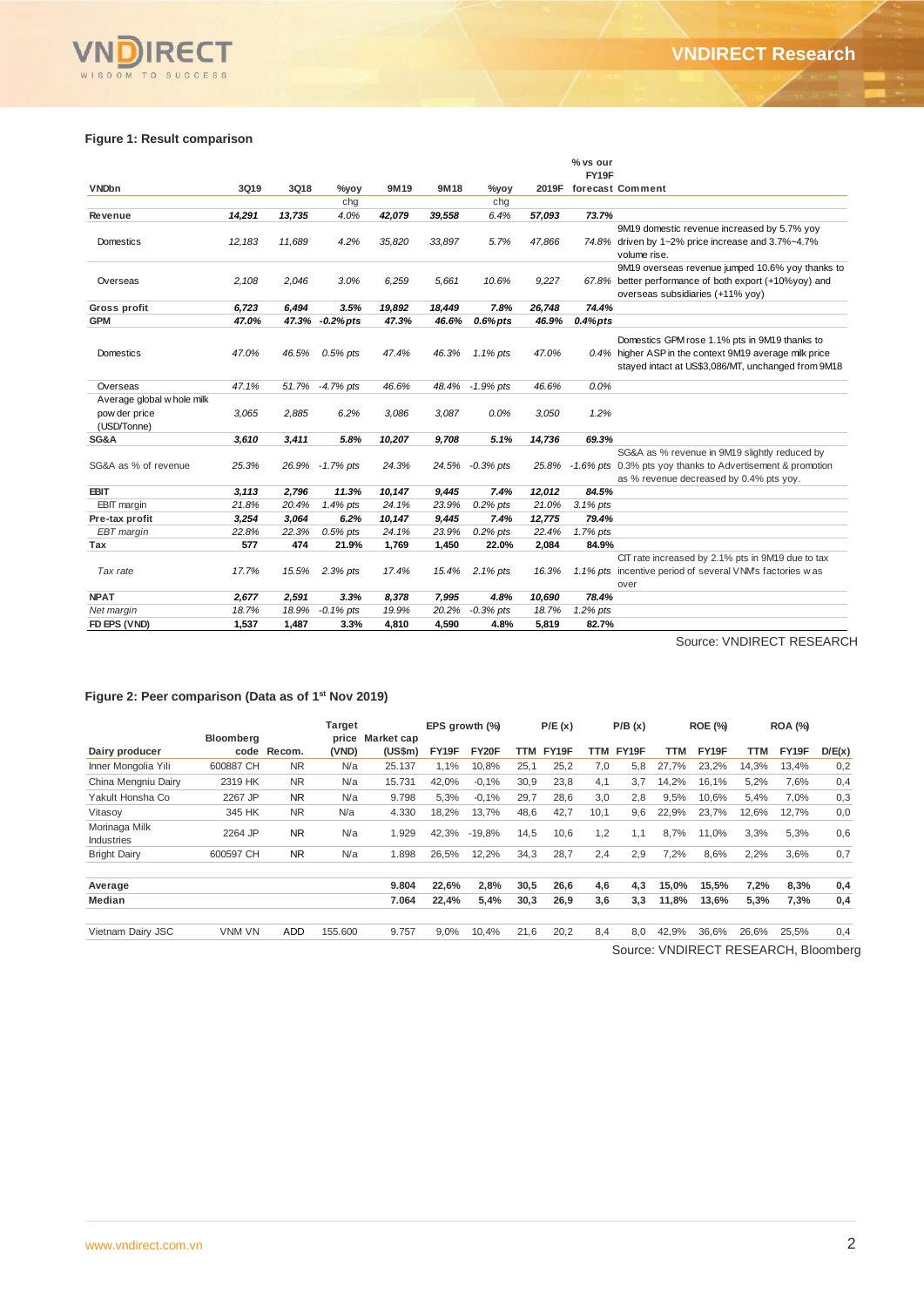# WISDOM TO SUCCESS

#### **Valuation**



#### **Income statement**

| (VNDbn)                       | 12-18A    | 12-19E    | 12-20E    |
|-------------------------------|-----------|-----------|-----------|
| Net revenue                   | 52,562    | 57,093    | 62,588    |
| Cost of sales                 | (27, 951) | (30, 345) | (32,998)  |
| Gen & admin expenses          | (1, 133)  | (1,228)   | (1, 348)  |
| Selling expenses              | (12, 266) | (13, 508) | (14, 878) |
| <b>Operating profit</b>       | 11,212    | 12,012    | 13,364    |
| <b>Operating EBITDA</b>       | 10,476    | 11,122    | 12,294    |
| Depreciation and amortisation | 1,627     | 1.713     | 1,911     |
| <b>Operating EBIT</b>         | 11,212    | 12,012    | 13,364    |
| Interest income               | 666       | 673       | 675       |
| <b>Financial expense</b>      | (118)     | (130)     | (177)     |
| Net other income              | 269       | 191       | 209       |
| Income from associates & JVs  | 22        | 30        | 34        |
| Pre-tax profit                | 12,052    | 12,775    | 14,104    |
| Tax expense                   | (1, 846)  | (2,084)   | (2,301)   |
| Minority interest             | (22)      | (23)      | (25)      |
| Net profit                    | 10,184    | 10,668    | 11,778    |
| Adj. net profit to ordinary   | 10,184    | 10,668    | 11,778    |
| Ordinary dividends            | (7, 838)  | (7, 838)  | (7,838)   |
| <b>Retained earnings</b>      | 2,346     | 2,830     | 3,941     |

#### **Balance sheet**

| (VNDbn)                               | 12-18A | 12-19E | 12-20E |
|---------------------------------------|--------|--------|--------|
| Cash and equivalents                  | 1,523  | 1,672  | 1,868  |
| Short term investments                | 8,674  | 7,708  | 8,449  |
| Accounts receivables                  | 4,621  | 5,020  | 5,503  |
| Inventories                           | 5,526  | 6,611  | 7,095  |
| Other current assets                  | 304    | 1,475  | 2,683  |
| <b>Total current assets</b>           | 20,648 | 22,485 | 25,598 |
| Fixed assets                          | 14,234 | 15,172 | 16.189 |
| <b>Total investments</b>              | 1,069  | 2,812  | 2,612  |
| Other long-term assets                | 1.416  | 1.418  | 1,434  |
| <b>Total assets</b>                   | 37,366 | 41,887 | 45,833 |
| Short-term debt                       | 1,060  | 1,588  | 1,699  |
| Accounts payable                      | 3,991  | 4,335  | 4,752  |
| Other current liabilities             | 5,588  | 4,823  | 4,846  |
| <b>Total current liabilities</b>      | 10,640 | 10,746 | 11,297 |
| Total long-term debt                  | 216    | 1,779  | 1,209  |
| Other liabilities                     | 239    | 260    | 285    |
| Share capital                         | 17,417 | 17,417 | 17,417 |
| Retained earnings reserve             | 7,155  | 9,452  | 12,804 |
| <b>Shareholders' equity</b>           | 25,781 | 28,611 | 32,552 |
| Minority interest                     | 490    | 490    | 490    |
| <b>Total liabilities &amp; equity</b> | 37,366 | 41,887 | 45,833 |



#### **Cash flow statement**

| (VNDbn)                                     | 12-18A   | 12-19E   | 12-20E   |
|---------------------------------------------|----------|----------|----------|
| Pretax profit                               | 12,052   | 12,775   | 14,104   |
| Depreciation & amortisation                 | 1,684    | 1,770    | 1,968    |
| Tax paid                                    | (1,880)  | (2,084)  | (2, 301) |
| Other adjustments                           | (675)    | (706)    | (683)    |
| Change in working capital                   | (3,040)  | (1, 905) | (562)    |
| Cash flow from operations                   | 8,140    | 9,849    | 12,526   |
| Capex                                       | (3, 186) | (3, 196) | (3,504)  |
| Proceeds from assets sales                  | 94       | 87       | 61       |
| <b>Others</b>                               | 1,398    | (777)    | (542)    |
| Other non-current assets changes            | 648      | (68)     | (82)     |
| Cash flow from investing activities         | (1,045)  | (3, 953) | (4,067)  |
| New share issuance                          | 0        | 0        | $\Omega$ |
| Shares buyback                              | (3)      | $\Omega$ | $\Omega$ |
| Net borrowings                              | 724      | 2,091    | (459)    |
| Other financing cash flow                   | (1)      | 0        | $\Omega$ |
| Dividends paid                              | (7, 256) | (7, 838) | (7,838)  |
| Cash flow from financing activities         | (6, 536) | (5,746)  | (8, 297) |
| Cash and equivalents at beginning of period | 963      | 1,523    | 1,672    |
| Total cash generated                        | 559      | 149      | 162      |
| Cash and equivalents at the end of period   | 1,523    | 1,672    | 1,834    |

## **Key ratios**

|                         | 12-18A    | 12-19E | 12-20E |
|-------------------------|-----------|--------|--------|
| <b>Dupont</b>           |           |        |        |
| Net profit margin       | 19.4%     | 18.7%  | 18.8%  |
| Asset turnover          | 1.46      | 1.44   | 1.43   |
| <b>ROAA</b>             | 28.3%     | 26.9%  | 26.9%  |
| Avg assets/avg equity   | 1.47      | 1.46   | 1.43   |
| <b>ROAE</b>             | 41.4%     | 39.2%  | 38.5%  |
| Efficiency              |           |        |        |
| Days account receivable | 23.5      | 23.5   | 23.5   |
| Days inventory          | 72.2      | 79.5   | 78.7   |
| Days creditor           | 52.1      | 52.1   | 52.7   |
| Fixed asset turnover    | 3.93      | 3.88   | 3.99   |
| <b>ROIC</b>             | 37.0%     | 32.9%  | 32.8%  |
| Liquidity               |           |        |        |
| Current ratio           | 1.9       | 2.1    | 2.3    |
| Quick ratio             | 1.4       | 1.5    | 1.6    |
| Cash ratio              | 1.0       | 0.9    | 0.9    |
| Cash cycle              | 43.5      | 50.8   | 49.5   |
| Growth rate (yoy)       |           |        |        |
| Revenue growth          | 3.0%      | 8.6%   | 9.6%   |
| Operating profit growth | $(1.9\%)$ | 7.1%   | 11.3%  |
| Net profit growth       | (0.7%     | 4.8%   | 10.4%  |
| EPS growth              | (0.7%     | 4.8%   | 10.4%  |
|                         |           |        |        |

*Source: VND RESEARCH*